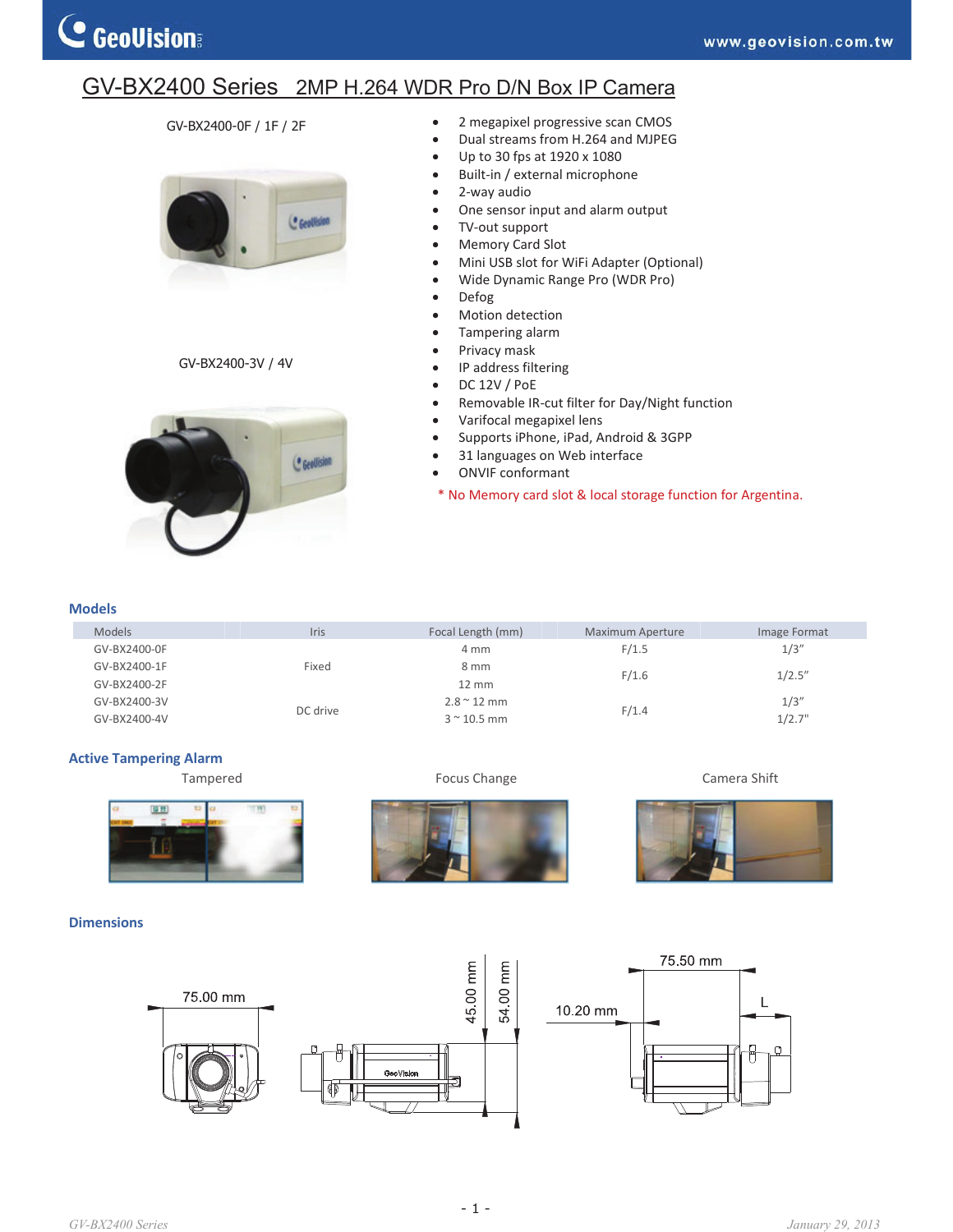# **C** GeoVision

| <b>Specifications</b>      |       |                                               |                                                                                                                             |                   |                    |                  |  |  |
|----------------------------|-------|-----------------------------------------------|-----------------------------------------------------------------------------------------------------------------------------|-------------------|--------------------|------------------|--|--|
| Camera                     |       | GV-BX2400-0F                                  | GV-BX2400-1F                                                                                                                | GV-BX2400-2F      | GV-BX2400-3V       | GV-BX2400-4V     |  |  |
| Image Sensor               |       | 1/3.2" progressive scan CMOS                  |                                                                                                                             |                   |                    |                  |  |  |
| <b>Picture Elements</b>    |       | 1920 (H) x 1080 (V)                           |                                                                                                                             |                   |                    |                  |  |  |
|                            | Color | $0.08$ Lux at $F/1.4$                         |                                                                                                                             |                   |                    |                  |  |  |
| Minimum Illumination       | B/W   | 0.05 Lux at F/1.4                             |                                                                                                                             |                   |                    |                  |  |  |
|                            | IR ON | 0 Lux                                         |                                                                                                                             |                   |                    |                  |  |  |
| Shutter Speed              |       |                                               | Automatic, Manual ( $1/5 \approx 1/8000$ sec)                                                                               |                   |                    |                  |  |  |
| White Balance              |       | Automatic, Manual (2800 ~ 8500K)              |                                                                                                                             |                   |                    |                  |  |  |
| Gain Control               |       | Automatic                                     |                                                                                                                             |                   |                    |                  |  |  |
| S/N Ratio                  |       | 47 dB                                         |                                                                                                                             |                   |                    |                  |  |  |
| <b>BLC</b>                 |       | Yes                                           |                                                                                                                             |                   |                    |                  |  |  |
| <b>WDR Pro</b>             |       | Yes (with WDR sensor)                         |                                                                                                                             |                   |                    |                  |  |  |
| Lens                       |       |                                               |                                                                                                                             |                   |                    |                  |  |  |
| Megapixel                  |       | Yes                                           |                                                                                                                             |                   |                    |                  |  |  |
| Day/Night                  |       |                                               |                                                                                                                             |                   |                    |                  |  |  |
| Lens Type                  |       | Fixed                                         | Yes (with removable IR-cut filter)<br>Varifocal                                                                             |                   |                    |                  |  |  |
| Focal Length               |       | 4 mm                                          | 8 mm                                                                                                                        | $12 \, \text{mm}$ | $2.8 \times 12$ mm | $3 \sim 10.5$ mm |  |  |
| <b>Maximum Aperture</b>    |       | F/1.5                                         | F/1.6                                                                                                                       |                   | F/1.4              |                  |  |  |
|                            |       |                                               |                                                                                                                             |                   |                    |                  |  |  |
| Mount                      |       | CS Mount<br>$1/3$ "                           |                                                                                                                             |                   |                    |                  |  |  |
| Image Format               |       |                                               | 1/2.5"                                                                                                                      |                   | $1/3$ "            | 1/2.7"           |  |  |
|                            | Focus |                                               | Manual                                                                                                                      |                   |                    | Manual (w/lock)  |  |  |
| Operation                  | Zoom  | Fixed                                         |                                                                                                                             |                   | Manual (w/lock)    |                  |  |  |
|                            | Iris  |                                               | Fixed<br>DC drive                                                                                                           |                   |                    |                  |  |  |
| Torque (Focus/Zoom screws) |       | $0.049$ N.m                                   |                                                                                                                             |                   |                    |                  |  |  |
| Operation                  |       |                                               |                                                                                                                             |                   |                    |                  |  |  |
| Video Compression          |       | H.264, MJPEG                                  |                                                                                                                             |                   |                    |                  |  |  |
| <b>Video Streaming</b>     |       |                                               | Dual streams from H.264 and MJPEG                                                                                           |                   |                    |                  |  |  |
| <b>Frame Rate</b>          |       |                                               | 30 fps at 1920 x 1080<br>* The frame rate and performance may vary depending on the number of connections and data bitrates |                   |                    |                  |  |  |
|                            |       |                                               | (different scenes).<br>Brightness, Contrast, Saturation, Sharpness, Gamma, White Balance, Flicker-less, Image Orientation,  |                   |                    |                  |  |  |
| <b>Image Setting</b>       |       |                                               | Shutter Speed, D/N Sensitivity, Backlight Compensation, WDR, Defog<br>G.711, AAC (24 kHz / 16 bit)                          |                   |                    |                  |  |  |
| <b>Audio Compression</b>   |       |                                               | *AAC (24 kHz / 16 bit) is only supported by GV-System V8.5.6 or later.                                                      |                   |                    |                  |  |  |
| Two-way Audio              |       | Yes                                           |                                                                                                                             |                   |                    |                  |  |  |
| Sensor Input               |       |                                               | 1 input (Dry Contact)                                                                                                       |                   |                    |                  |  |  |
| Alarm Output               |       |                                               | 1 Digital Output (200mA 5V DC)                                                                                              |                   |                    |                  |  |  |
| <b>Video Resolution</b>    |       |                                               |                                                                                                                             |                   |                    |                  |  |  |
| 4:3                        |       | 1600 x 1200, 1280 x 960, 640 x 480, 320 x 240 |                                                                                                                             |                   |                    |                  |  |  |
| Main Stream                | 16:9  |                                               | 1920 x 1080, 1280 x 720, 640 x 360, 448 x 252                                                                               |                   |                    |                  |  |  |
|                            | 5:4   |                                               | 1280 x 1024, 640 x 512, 320 x 256                                                                                           |                   |                    |                  |  |  |
|                            | 4:3   | 640 x 480, 320 x 240                          |                                                                                                                             |                   |                    |                  |  |  |
| Sub Stream                 | 16:9  |                                               | 640 x 360, 448 x 252                                                                                                        |                   |                    |                  |  |  |
|                            | 5:4   |                                               | 640 x 512, 320 x 256                                                                                                        |                   |                    |                  |  |  |
| <b>Network</b>             |       |                                               |                                                                                                                             |                   |                    |                  |  |  |
| Interface                  |       | 10/100 Ethernet                               |                                                                                                                             |                   |                    |                  |  |  |
| Protocol                   |       | (DSCP), ONVIF                                 | HTTP, HTTPS, TCP, UDP, SMTP, FTP, DHCP, NTP, UPnP, DynDNS, 3GPP/ISMA, RTSP, PSIA, SNMP, QoS                                 |                   |                    |                  |  |  |
| <b>Wireless LAN</b>        |       | IEEE 802.11 b/g/n                             |                                                                                                                             |                   |                    |                  |  |  |
| Antenna Type               |       | External                                      |                                                                                                                             |                   |                    |                  |  |  |
| Security                   |       |                                               | WEP, WPA-PSK(TKIP), WPA-PSK(AES), WPA2-PSK(TKIP), WPA2-PSK(AES)                                                             |                   |                    |                  |  |  |
|                            |       |                                               |                                                                                                                             |                   |                    |                  |  |  |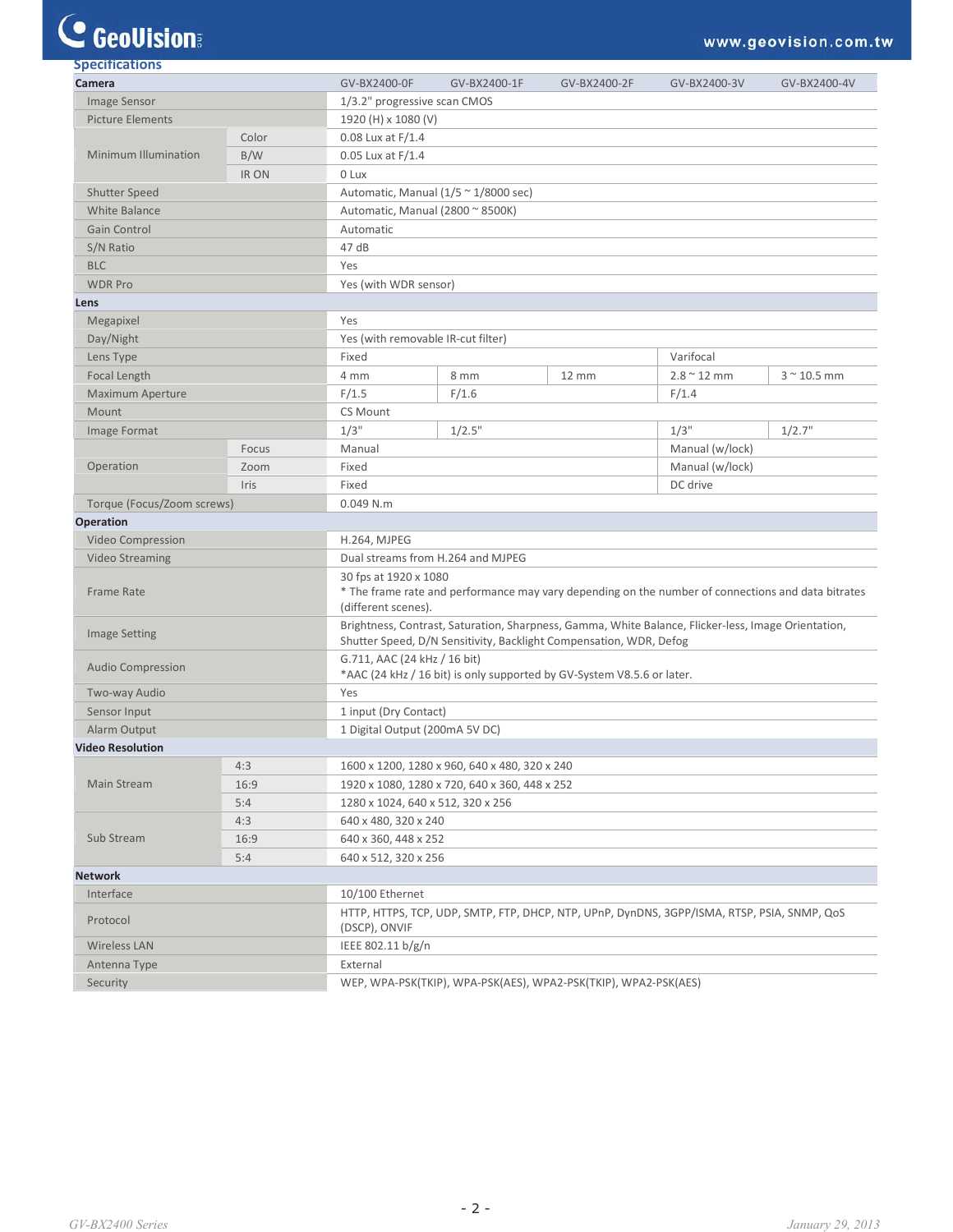| <b>Mechanical</b>              |               |                                                                                                                                                                                                                                                                                                                                                           |
|--------------------------------|---------------|-----------------------------------------------------------------------------------------------------------------------------------------------------------------------------------------------------------------------------------------------------------------------------------------------------------------------------------------------------------|
| <b>Temperature Detector</b>    |               | Yes                                                                                                                                                                                                                                                                                                                                                       |
|                                | Power         | 2-pin terminal block, PoE                                                                                                                                                                                                                                                                                                                                 |
| Ethernet                       |               | <b>RJ-45</b>                                                                                                                                                                                                                                                                                                                                              |
|                                | Audio         | 1 In (Using the built-in microphone or externally connecting a microphone)<br>1 Out (Stereo phone jack, 3.5 mm / 0.14 in)                                                                                                                                                                                                                                 |
| Connectors                     | Digital I/O   | 3-pin terminal block, pitch 2.5 mm / 0.1 in                                                                                                                                                                                                                                                                                                               |
|                                | Auto Iris     | Yes                                                                                                                                                                                                                                                                                                                                                       |
|                                | Local Storage | Micro SD / SDHC / SDXC memory card slot (for Class 6 card or above)                                                                                                                                                                                                                                                                                       |
|                                | TV-Out        | BNC connector (640 x 480 resolution)                                                                                                                                                                                                                                                                                                                      |
|                                | Mini USB      | Yes (for GV-WiFi Adapter)                                                                                                                                                                                                                                                                                                                                 |
| <b>LED Indicator</b>           |               | 2 LEDs: Power, Status                                                                                                                                                                                                                                                                                                                                     |
| General                        |               |                                                                                                                                                                                                                                                                                                                                                           |
| <b>Operating Temperature</b>   |               | 0 °C ~ 50 °C / 32 °F ~ 122 °F                                                                                                                                                                                                                                                                                                                             |
| Humidity                       |               | 10% to 90% (no condensation)                                                                                                                                                                                                                                                                                                                              |
| Power Source                   |               | 12V DC / PoE                                                                                                                                                                                                                                                                                                                                              |
| Max. Power Consumption         |               | 9.5W                                                                                                                                                                                                                                                                                                                                                      |
| Dimensions (L X W X H)         |               | 75.5 x75 x 54 mm / 2.97 x 2.95 x 2.13 in (without lens)                                                                                                                                                                                                                                                                                                   |
| Weight                         |               | 300 g / 0.66 lb                                                                                                                                                                                                                                                                                                                                           |
| Regulatory                     |               | CE, FCC, C-Tick, RoHS compliant                                                                                                                                                                                                                                                                                                                           |
| <b>Power over Ethernet</b>     |               |                                                                                                                                                                                                                                                                                                                                                           |
| PoE Standard                   |               | IEEE 802.3af Class 3 Power over Ethernet / PD                                                                                                                                                                                                                                                                                                             |
| PoE Power Supply Type          |               | End-Span                                                                                                                                                                                                                                                                                                                                                  |
| PoE Power Output               |               | Per Port 48V DC, 350mA. Max. 15.4 watts                                                                                                                                                                                                                                                                                                                   |
| <b>Web Interface</b>           |               |                                                                                                                                                                                                                                                                                                                                                           |
| <b>Installation Management</b> |               | Web-based configuration                                                                                                                                                                                                                                                                                                                                   |
| Maintenance                    |               | Firmware upgrade through Web Browser or Utility                                                                                                                                                                                                                                                                                                           |
| <b>Access from Web Browser</b> |               | Camera live view, video recording, change video quality, bandwidth control, image snapshot, digital I/O<br>control, audio, Picture in Picture, Picture and Picture, Privacy Mask, Visual Automation, Tampering Alarm,<br><b>Text Overlay</b>                                                                                                              |
| Language                       |               | Arabic / Bulgarian / Czech / Danish / Dutch / English / Finnish / French / German / Greek / Hebrew /<br>Hungarian / Indonesian / Italian / Japanese / Lithuanian / Norwegian / Persian / Polish / Portuguese /<br>Romanian / Russian / Serbian / Simplified Chinese / Slovakian / Slovenian / Spanish / Swedish / Thai /<br>Traditional Chinese / Turkish |
| <b>Applications</b>            |               |                                                                                                                                                                                                                                                                                                                                                           |
| Network Storage                |               | GV-NVR, GV-System, GV-Backup Center, GV-Recording Server                                                                                                                                                                                                                                                                                                  |
| <b>Smart Device Access</b>     |               | GV-Eye for Android smartphone, tablet, iPhone, and iPod Touch<br>GV-Eye HD for iPad                                                                                                                                                                                                                                                                       |
| Live Viewing                   |               | IE, mobile phone                                                                                                                                                                                                                                                                                                                                          |
| <b>CMS Server support</b>      |               | GV-Control Center, GV-Center V2, GV-VSM                                                                                                                                                                                                                                                                                                                   |

#### **Note:**

1. The signal range and data throughput may vary depending on the network conditions and environmental factors.

2. Specifications are subject to change without notice.

| <b>Accessories</b>          |                |                                                                                             |  |
|-----------------------------|----------------|---------------------------------------------------------------------------------------------|--|
| Name                        | <b>Details</b> |                                                                                             |  |
| <b>GV-IR LED T2</b>         |                | Weight: 140 g / 0.31 lbs<br>Dimensions (H x W x D): 49 x 47 x 67 mm / 1.93 x 1.85 x 2.64 in |  |
| <b>GV-PA191 PoE Adapter</b> |                | Weight: 130 g / 0.29 lb<br>Dimensions (H x W x D): 43 x 69 x 40 mm / 1.69 x 2.72 x 1.57 in  |  |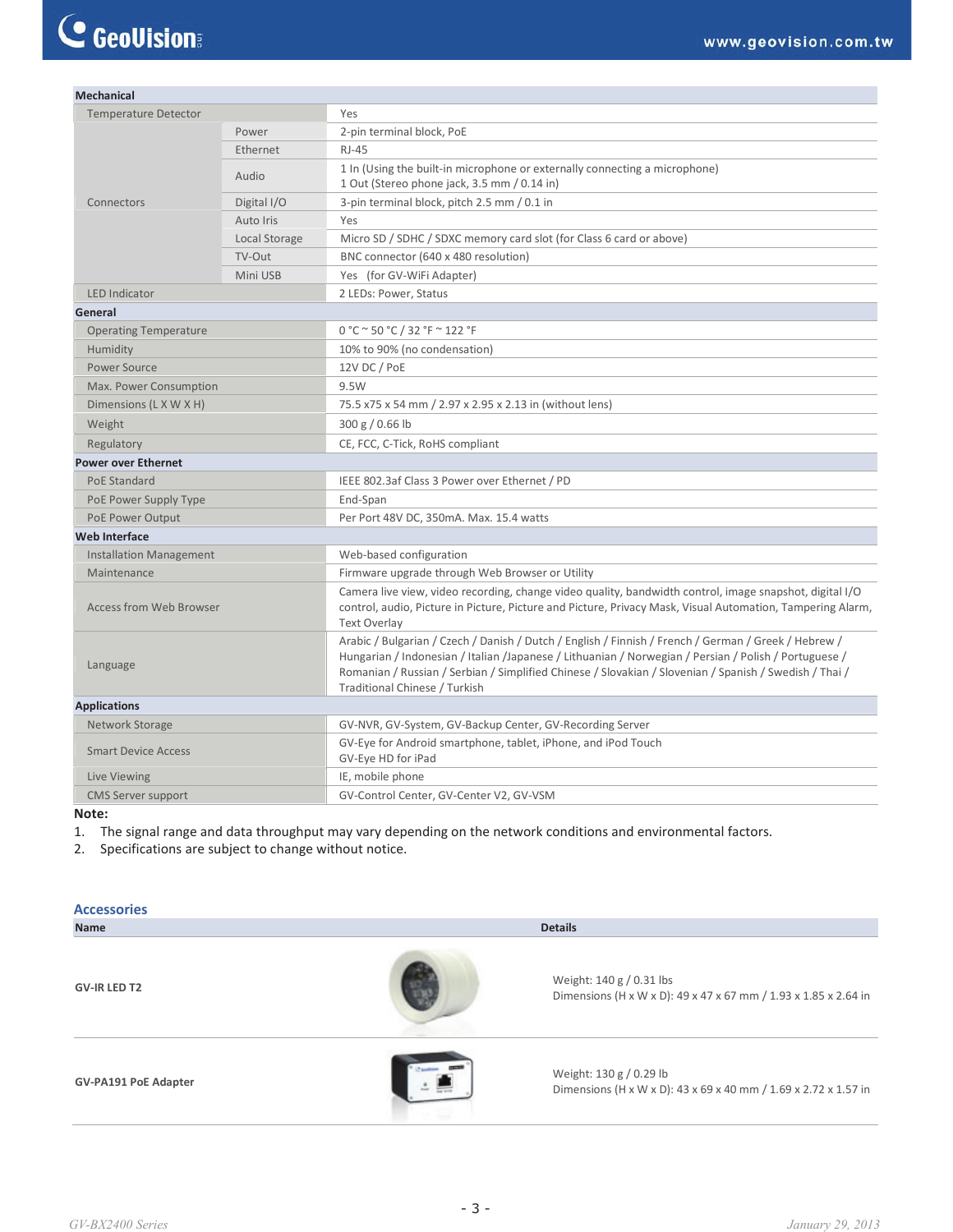| <b>Name</b>            | <b>Details</b>                 |                                                                                                                                                                                                |
|------------------------|--------------------------------|------------------------------------------------------------------------------------------------------------------------------------------------------------------------------------------------|
| GV-Relay V2            | per your requirement.          | The GV-Relay V2 is designed to expand the voltage load of GV IP<br>devices. It provides 4 relay outputs, and each can be set as<br>normally open (NO) or normally closed (NC) independently as |
| <b>Power Adapter</b>   | and Europe.                    | Power adapters are available in 4 regions: U.S.A., Australia, U.K                                                                                                                              |
| <b>GV-WiFi Adaptor</b> | Weight: 20 g / 0.04 lb<br>(in) | Dimensions (H x W x D): 15 x 15 x 155 (mm) / 0.59 x 0.59 x 6.10<br>Supplied with mini USB to standard USB adapter.                                                                             |
|                        | Description                    | Megapixel day/ night lens                                                                                                                                                                      |
|                        | Focal Length                   | 4 mm                                                                                                                                                                                           |
|                        | Maximum<br>Aperture            | F/1.5                                                                                                                                                                                          |
|                        | Mount                          | CS Mount                                                                                                                                                                                       |
| Fixed Lens: 4 mm       | Image Format                   | $1/3$ "                                                                                                                                                                                        |
|                        |                                | Focus: Manual                                                                                                                                                                                  |
|                        | Operation                      | Zoom: Fixed                                                                                                                                                                                    |
|                        |                                | Iris: Fixed                                                                                                                                                                                    |
|                        | Dimension                      | ø30 x 27 mm / ø1.18 x 1.06 in                                                                                                                                                                  |
|                        | Weight                         | 30 g / 0.07 lb                                                                                                                                                                                 |
|                        | Description                    | Megapixel day/ night lens                                                                                                                                                                      |
|                        | Focal Length                   | 8 mm                                                                                                                                                                                           |
|                        | Maximum<br>Aperture            | F/1.6                                                                                                                                                                                          |
|                        | Mount                          | CS Mount                                                                                                                                                                                       |
| Fixed Lens: 8 mm       | Image Format                   | 1/2.5"                                                                                                                                                                                         |
|                        |                                | Focus: Manual                                                                                                                                                                                  |
|                        | Operation                      | Zoom: Fixed                                                                                                                                                                                    |
|                        |                                | Iris: Fixed                                                                                                                                                                                    |
|                        | Dimension                      | ø 30 x 19.6 mm / ø 1.18 x 0.77 in                                                                                                                                                              |
|                        | Weight                         | 27.7 g / 0.06 lb                                                                                                                                                                               |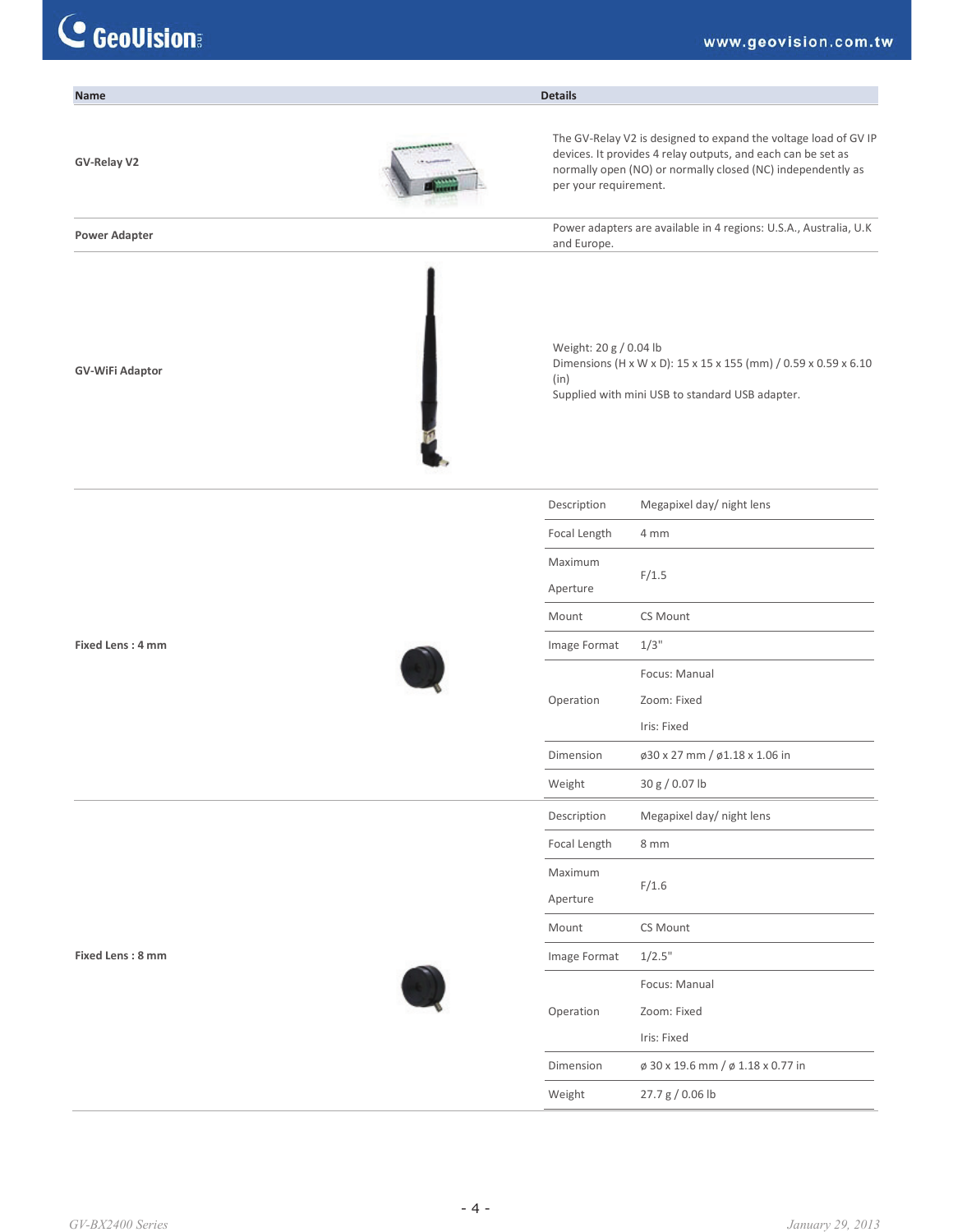| Name                   | <b>Details</b>                 |                                                                                                                    |
|------------------------|--------------------------------|--------------------------------------------------------------------------------------------------------------------|
| <b>GV-WiFi Adaptor</b> | Weight: 20 g / 0.04 lb<br>(in) | Dimensions (H x W x D): 15 x 15 x 155 (mm) / 0.59 x 0.59 x 6.10<br>Supplied with mini USB to standard USB adapter. |
|                        | Description                    | Megapixel day/ night lens                                                                                          |
|                        | Focal Length                   | 4 mm                                                                                                               |
|                        | Maximum                        |                                                                                                                    |
|                        | Aperture                       | F/1.5                                                                                                              |
|                        | Mount                          | CS Mount                                                                                                           |
| Fixed Lens: 4 mm       | Image Format                   | 1/3"                                                                                                               |
|                        |                                | Focus: Manual                                                                                                      |
|                        | Operation                      | Zoom: Fixed                                                                                                        |
|                        |                                | Iris: Fixed                                                                                                        |
|                        | Dimension                      | ø30 x 27 mm / ø1.18 x 1.06 in                                                                                      |
|                        | Weight                         | 30 g / 0.07 lb                                                                                                     |
|                        | Description                    | Megapixel day/ night lens                                                                                          |
|                        | Focal Length                   | 8 mm                                                                                                               |
|                        | Maximum                        |                                                                                                                    |
|                        | Aperture                       | F/1.6                                                                                                              |
|                        | Mount                          | CS Mount                                                                                                           |
| Fixed Lens: 8 mm       | Image Format                   | 1/2.5"                                                                                                             |
|                        |                                | Focus: Manual                                                                                                      |
|                        | Operation                      | Zoom: Fixed                                                                                                        |
|                        |                                | Iris: Fixed                                                                                                        |
|                        | Dimension                      | ø 30 x 19.6 mm / ø 1.18 x 0.77 in                                                                                  |
|                        | Weight                         | 27.7 g / 0.06 lb                                                                                                   |